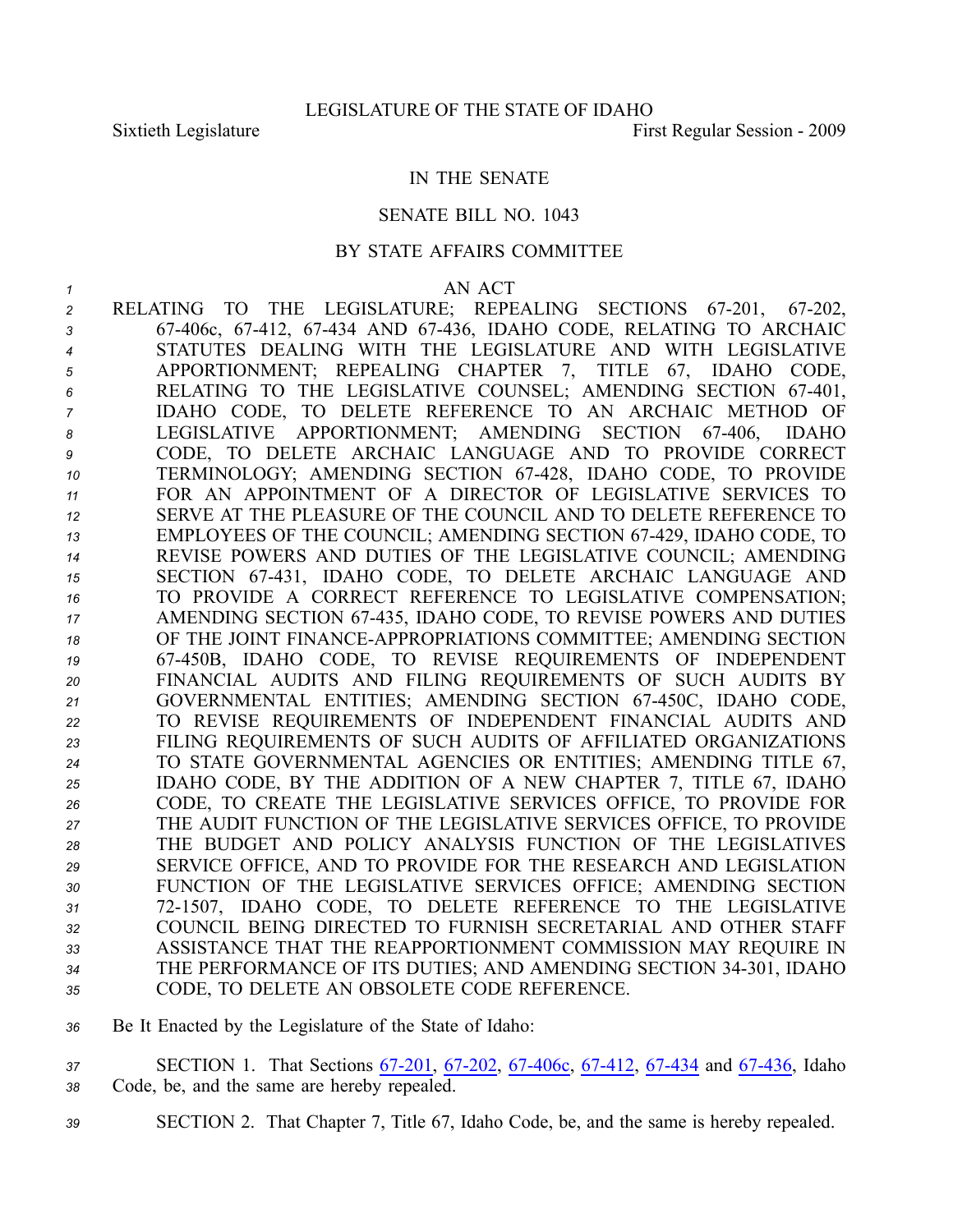*<sup>1</sup>* SECTION 3. That Section 67401, Idaho Code, be, and the same is hereby amended to *<sup>2</sup>* read as follows:

 67401. CONSTITUTION OF LEGISLATURE. The legislature consists of <sup>a</sup> senate and house of representatives, the members of which are elected from the respective senatorial and representative districts, as defined by chapter 2 of this title, by the qualified electors of said districts.

*7* SECTION 4. That Section 67-406, Idaho Code, be, and the same is hereby amended to *<sup>8</sup>* read as follows:

 67406. COMPENSATION AND MILEAGE OF MEMBERS OF LEGISLATURE. Each member of the legislature shall receive for his services the sum of ten dollars (\$10.00) per day from the commencement of each regular session, but such pay shall not exceed for each member, excep<sup>t</sup> the presiding officers, in the aggregate \$600.00 for per diem allowance for any one (1) session; and shall receive each the sum of ten cents (10¢) per mile each way by the usual traveled route.

 When convened in extra session by the governor, they shall each receive ten dollars (\$10.00) per day; but no extra session shall continue for <sup>a</sup> longer period than twenty (20) days. They shall receive such mileage as is allowed for regular sessions. The presiding officers of the legislature shall each, in virtue of his office, receive an additional compensation equal to onehalf (1/2) his per diem allowance as <sup>a</sup> member; provided, that whenever any member of the legislature shall travel on <sup>a</sup> free pass in coming to or returning from the legislature the number of miles actually traveled on such pass shall be deducted from the mileage of such member compensation and expenses in accordance with rates established by the citizens' committee on 23 legislative compensation authorized in section 67-406b, Idaho Code.

*<sup>24</sup>* SECTION 5. That Section 67428, Idaho Code, be, and the same is hereby amended to *<sup>25</sup>* read as follows:

 67428. OFFICERS OF COUNCIL – COMMITTEES – DIRECTOR OF LEGISLATIVE SERVICES. The council shall select <sup>a</sup> chairman and <sup>a</sup> vicechairman, one of whom shall be <sup>a</sup> senator and the other <sup>a</sup> representative and it shall adopt its own rules of procedure. The council shall appoint such committees as may be necessary for the proper and efficient performance of its duties. Committees shall consist of members of the council and other members of the legislature. The council shall appoint <sup>a</sup> director of legislative services, who shall serve at the pleasure of the council, and it the council may employ such other employees and engage the services of such persons and agencies as may be necessary or desirable in the performance of its duties. The director of legislative services and other employees shall serve at the pleasure of the council and each shall be paid <sup>a</sup> salary to be fixed by the council.

*<sup>37</sup>* SECTION 6. That Section 67429, Idaho Code, be, and the same is hereby amended to *<sup>38</sup>* read as follows:

*<sup>39</sup>* 67429. POWERS AND DUTIES. (1) It shall be the duty of the council to collect *<sup>40</sup>* and compile information, to draft bills and to conduct research upon any subject which the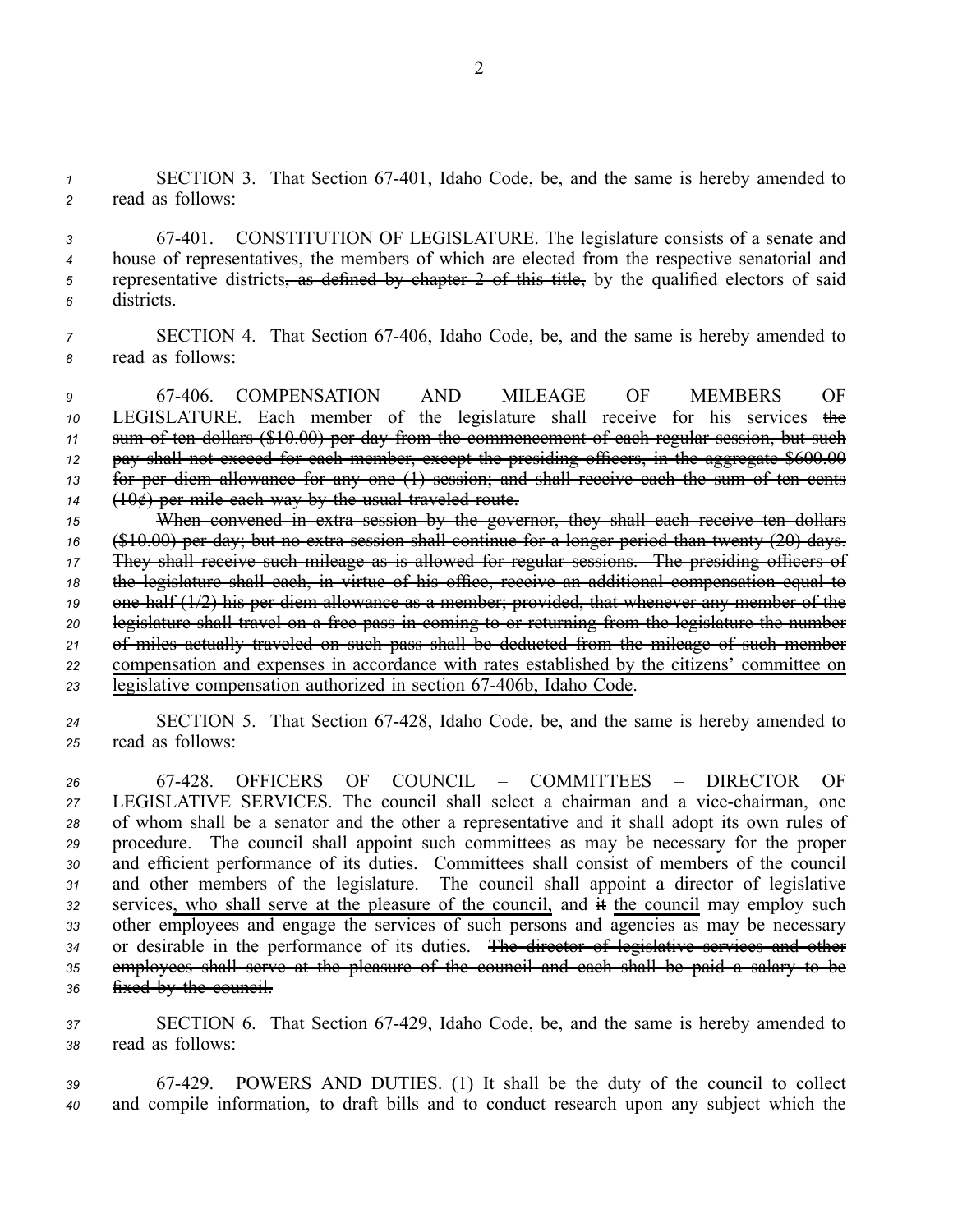legislature may authorize or direct or upon any subject which it may determine, provided that all activities of the council must be reasonably related to <sup>a</sup> legislative purpose. The legislature may make specific assignments to the council by <sup>a</sup> concurrent resolution approved by both *<sup>4</sup>* houses.

*<sup>5</sup>* (2) The council may hold public hearings and it may authorize or direct any of its *<sup>6</sup>* committees to hold public hearings on any matters within the jurisdiction of the council.

## *<sup>7</sup>* (3) The council shall establish and maintain <sup>a</sup> legislative reference library.

 (4) For the purpose of conducting any study within the jurisdiction of the council, by resolution adopted by the affirmative vote of two-thirds (2/3) of the entire membership of the council, the chairman of the council may subpoena witnesses, compel their attendance, take evidence and require the production of any books, papers, correspondence or other documents or records which the council deems relevant or material to any matter on which the council or any committee is conducting <sup>a</sup> study.

*<sup>14</sup>* (54) It shall be the duty of the council to superintend and administer the legislative space *<sup>15</sup>* in the capitol building at all times, and to prepare such space when required for the sessions of *<sup>16</sup>* the legislature, which shall include the provision of furniture and equipment.

*<sup>17</sup>* (65) The legislative council shall review and make recommendations to the administrator *<sup>18</sup>* of the division of human resources on all aspects of the state personnel system, including *<sup>19</sup>* policies, wages and salaries.

*<sup>20</sup>* (6) The council shall release audit reports prepared by the legislative audits division of the *<sup>21</sup>* legislative services office as provided in section 67435, Idaho Code.

- *<sup>22</sup>* (7) The council has authority to appoint committees and hire staff or contract for services *<sup>23</sup>* to implement the provisions of this section. In addition to the duties provided above, the *<sup>24</sup>* council has authority to:
- *<sup>25</sup>* (a) Provide the legislature with research and analysis of current and projected state *<sup>26</sup>* revenue, state expenditure and state tax expenditures;
- *<sup>27</sup>* (b) Provide the legislature with <sup>a</sup> repor<sup>t</sup> analyzing the governor's proposed levels of *<sup>28</sup>* revenue and expenditures for budgets and supplemental budget requests submitted to the
- *<sup>29</sup>* legislature;
- *<sup>30</sup>* (c) Provide an analysis of the impact of the governor's proposed revenue and expenditure *<sup>31</sup>* plans for the next fiscal year;
- *<sup>32</sup>* (d) Conduct research on matters of economic and fiscal policy and repor<sup>t</sup> to the *<sup>33</sup>* legislature on the result of the research;
- *<sup>34</sup>* (e) Provide economic reports and studies on the state of the state's economy including *<sup>35</sup>* trends and forecasts for consideration by the legislature;
- *<sup>36</sup>* (f) Conduct budget and tax studies and provide general fiscal and budgetary information;
- *<sup>37</sup>* (g) Review and make recommendations on the operation of state programs in order
- *<sup>38</sup>* to appraise the implementation of state laws regarding the expenditure of funds and to *<sup>39</sup>* recommend means of improving their efficiency;
- *<sup>40</sup>* (h) Recommend to the legislature changes in the mix of revenue sources for programs, *<sup>41</sup>* in the percentage of state expenditures devoted to major programs, and in the role of the *<sup>42</sup>* legislature in overseeing state governmen<sup>t</sup> expenditures and revenue projections;
- *<sup>43</sup>* (i) Make <sup>a</sup> continuing study and investigation of the building needs of the governmen<sup>t</sup> *<sup>44</sup>* of the state of Idaho, including, but not limited to, the following: the current and future
- *<sup>45</sup>* requirements of new buildings, the maintenance of existing buildings, rehabilitating and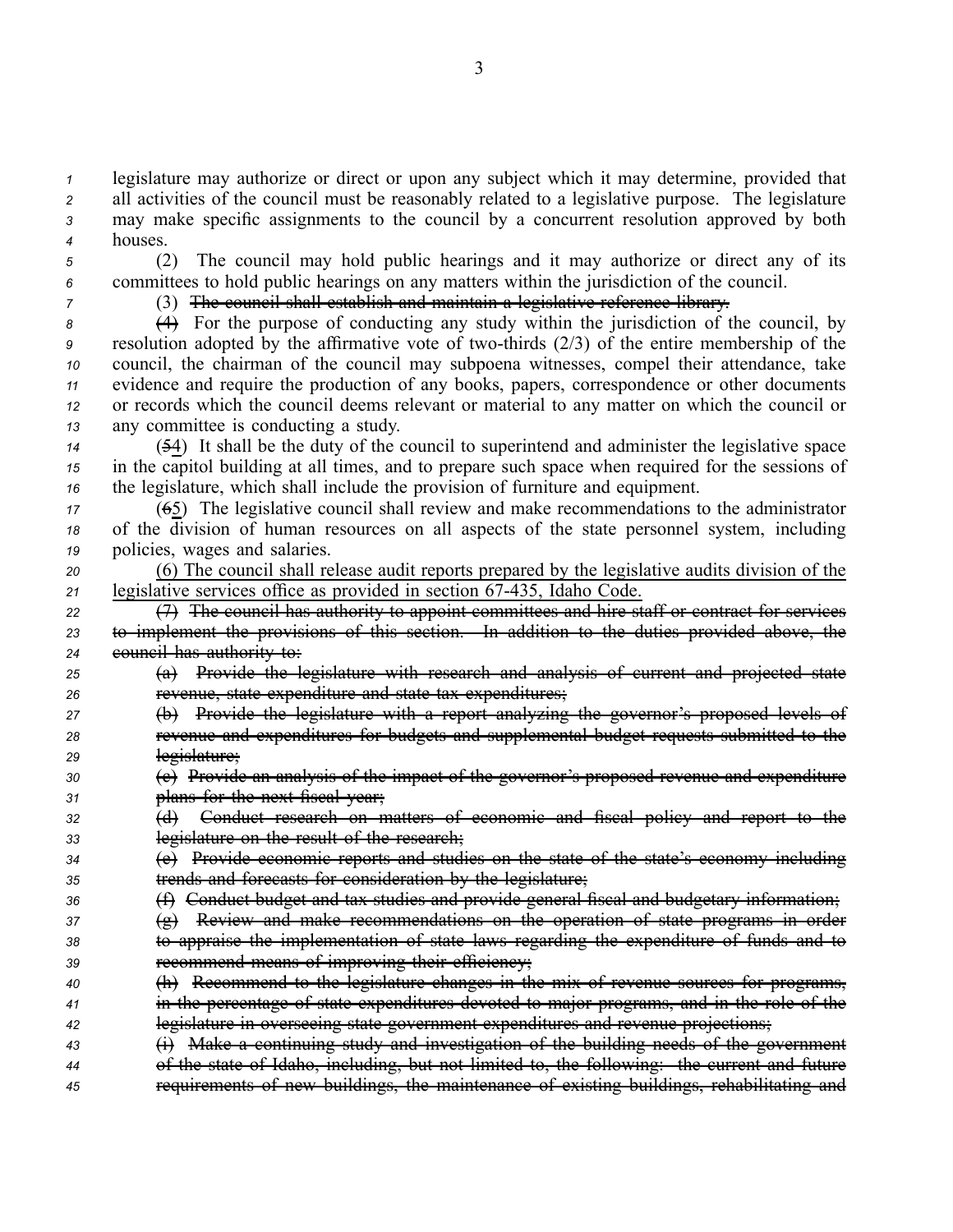|    | remodeling of old buildings, the planning of administrative offices, and exploring the           |
|----|--------------------------------------------------------------------------------------------------|
| 2  | methods of financing building and related costs; and                                             |
|    | Conduct a study of state local finance, analyzing and making recommendations to                  |
|    | the legislature on issues including levels of state support for political subdivisions, basic    |
|    | levels of local need, balances of local revenues and options, relationship of local taxes to     |
|    | individuals' ability to pay and financial reporting by political subdivisions.                   |
|    | (8) In performing its duties under subsection (7) of this section, the council and its           |
|    | employees may consider, among other things:                                                      |
| g  | (a) The relative dependence on state tax revenues, federal funds and user fees to support        |
| 10 | state funded programs, and whether the existing mix of revenue sources is appropriate            |
| 11 | given the purpose of the programs;                                                               |
| 12 | The relative percentages of state expenditures that are devoted to major programs<br>$\bigoplus$ |
| 13 | such as education, assistance to local government, aid to individuals, state agencies and        |
| 14 | institutions and debt service; and                                                               |
| 15 | (e) The role of the legislature in overseeing state government expenditures, including           |
| 16 | legislative appropriation of money from the general account, legislative appropriation of        |
| 17 | money from funds other than the general account, state agency receipt of money into              |
| 18 | revolving and other dedicated funds and expenditure of money from these funds and state          |
| 19 | agency expenditure of federal funds.                                                             |
| 20 | $(9)$ The council's recommendations shall consider the long term needs of the state. The         |
| 21 | recommendations must not duplicate work done by standing committees of the senate and            |
| 22 | house of representatives.                                                                        |
| 23 | (10) The council may, after consultation with the governor and with the chairs of the            |
| 24 | standing committees of the legislature, select mandates and state programs for review. When      |
| 25 | selecting mandates, state aids or state programs to be reviewed, the council may consider those  |
| 26 | that involve payments to local units of government. Staff from affected agencies, staff from the |
| 27 | division of financial management and legislative staff shall participate in the reviews.         |
| 28 | (11) The following state aids and associated state mandates may be reviewed:                     |
| 29 | (a) Local government aid, ad valorem property tax credits, tax increment financing and           |
| 30 | fiscal disparities;                                                                              |
| 31 | (b) Human service aids;                                                                          |
| 32 | Educational support dollars utilized for school district general fund aids, school<br>$\Theta$   |
| 33 | district capital expenditure fund aids, and school district debt service fund aids;              |
| 34 | (d) General government aids including natural resource aids, environmental protection            |
| 35 | aids, transportation aids, economic development aids and general infrastructure aids.            |
| 36 | (12) At the direction of the council, the reviews of state aids and state mandates involving     |
| 37 | state financing of local government activities listed in subsection (11) of this section may     |
| 38 | inelude:                                                                                         |
| 39 | (a) The employment status, wages and benefits of persons employed in administering the           |
| 40 | programs;                                                                                        |
| 41 | (b) The desirable applicability of state procedural laws or rules;                               |
| 42 | (e) Methods for increasing political subdivision options in providing their share, if any,       |
| 43 | <del>of program costs;</del>                                                                     |
| 44 | Desirable redistributions of funding responsibilities for the program and the time<br>$\Theta$   |
| 45 | period during which any recommended funding distribution should occur;                           |
|    |                                                                                                  |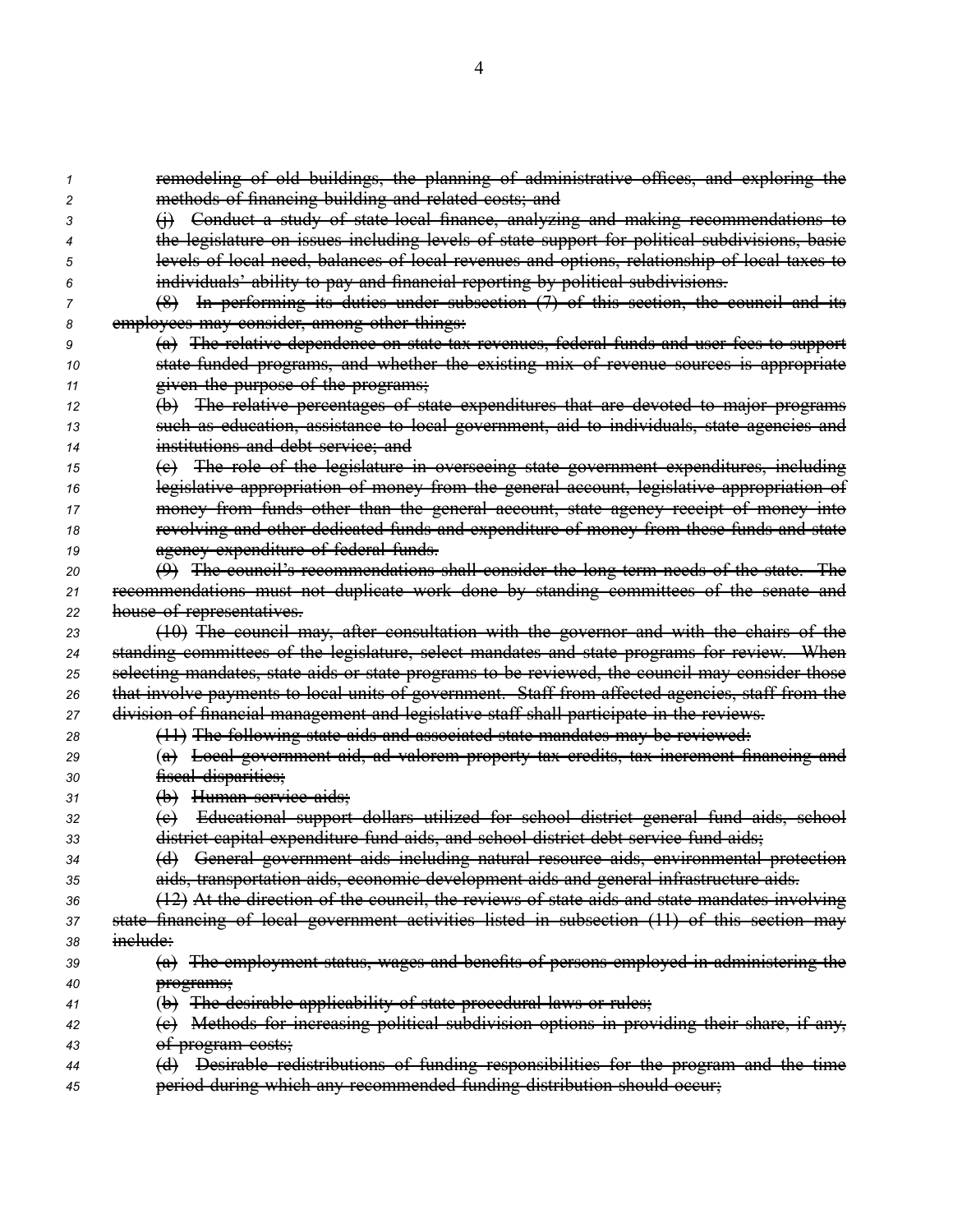(e) Opportunities for reducing program mandates and giving political subdivisions more flexibility in meeting program needs; (f) Comparability of treatment of similar units of government; (g) The effect of the state aid or mandate on the distribution of tax burdens among individuals based upon ability to pay; (h) Coordination of the paymen<sup>t</sup> or allocation formula with other state aid programs; (i) Incentives that have been created for local spending decisions, and whether the incentives should be changed; (i) Ways in which political subdivisions have changed their revenue raising behavior **since receiving these grants;**  (k) An assessment of the accountability of all governmen<sup>t</sup> agencies that participate in the administration of the program. (13) The legislative council may provide for <sup>a</sup> complete audit of any and every fund in the state treasury and other state moneys at least once in every two (2) fiscal years, and commencing for fiscal year 1995 and each year thereafter shall provide for an annual statewide financial audit of the statewide annual financial repor<sup>t</sup> prepared by the state controller, and is hereby authorized: (a) To supervise and examine the accounts and expenditures of the several departments **and public institutions of the state and to prescribe rules necessary to assure the adequacy**  and timeliness of all audits performed for or on behalf of all political subdivisions thereof; (b) To inspect securities held by the several departments and public institutions of the state and the political subdivisions thereof; (c) To examine, at any and all times, the accounts of every private corporation, institution, association, or board receiving appropriations from the legislature or contracting for health and welfare services with the state of Idaho; (d) To demand and receive reports from the state treasurer, state controller, director of the department of finance, and any other officer or agency, and from the several state depositories; (e) To publish, from time to time, for the information of the several departments and of the general public, bulletins of the works of government; (f) To be the official depository of all audits of the several departments and public institutions of the state and its political subdivisions; the filing of an audit with the official depository shall satisfy all requirements for the filing of an audit with the state, any other provision of law notwithstanding; (g) To review or have reviewed the work papers or other documentation utilized in the audit of <sup>a</sup> state department or public institution of the state and its political subdivisions, and to reject for filing in the official depository any repor<sup>t</sup> based upon unsatisfactory work papers or inadequately supported documentation; (h) To review and approve the terms and conditions or other statement of services to be provided on any or all contracts or agreements by state governmen<sup>t</sup> agencies for audits or audit type services; and (i) To repor<sup>t</sup> to the attorney general, for such action, civil or criminal, as the attorney general may deem necessary, all facts showing illegal expenditure of the public money or misappropriation of the public money or misappropriation of the public property. The governor and state controller shall also be notified when the repor<sup>t</sup> is made to the attorney general pursuan<sup>t</sup> to this subsection.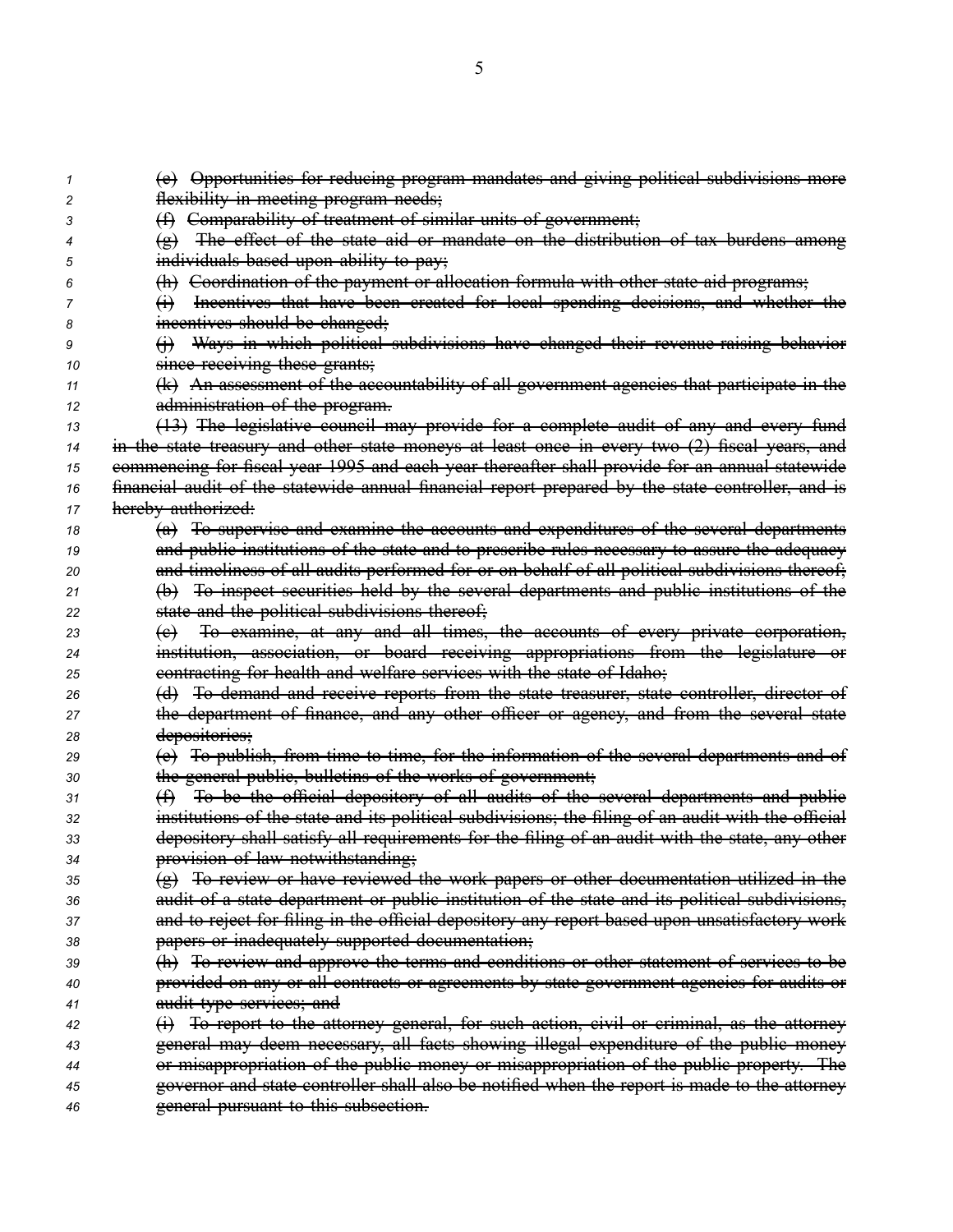*<sup>1</sup>* All reports, findings and audits of the legislative council pursuan<sup>t</sup> to this subsection shall *<sup>2</sup>* be submitted to the legislature and to the governor.

*<sup>3</sup>* SECTION 7. That Section 67431, Idaho Code, be, and the same is hereby amended to *<sup>4</sup>* read as follows:

 67431. COMPENSATION AND EXPENSES. Members of the council and the committees thereof shall be reimbursed for actual expenses necessarily incurred in attending meetings and in the performance of their official duties, and they shall receive the sum of 8 thirty five dollars (\$35.00) for each day spent in traveling intrastate to or from regular council meetings by the most direct route and in attendance at meetings or in the performance of other duties directed by the council, and may, subject to rules adopted by the legislative council, 11 receive the sum of thirty five dollars (\$35.00) for each day spent in traveling to or from intrastate meetings in accordance with the rates established by the citizens' committee on 13 legislative compensation as authorized in section 67-406b, Idaho Code.

*<sup>14</sup>* SECTION 8. That Section 67435, Idaho Code, be, and the same is hereby amended to *<sup>15</sup>* read as follows:

*<sup>16</sup>* 67435. POWERS AND DUTIES. (1) The joint financeappropriations committee shall *<sup>17</sup>* have the following powers and duties:

*<sup>18</sup>* (1a) To review the executive budget and the budget requests of each state department, *<sup>19</sup>* agency and institution, including requests for construction of capital improvements, as *<sup>20</sup>* well as other requests for appropriations submitted to the legislature.

*<sup>21</sup>* (2b) To conduct such hearings as it may deem necessary and proper.

 (3c) To submit <sup>a</sup> repor<sup>t</sup> to each session of the legislature covering its activities during the preceding period and setting forth its findings and recommendations and to make such recommendations to the appropriate legislative committees as it may deem proper concerning the budget and other proposed legislation.

*<sup>26</sup>* (4) To require copies of all audit reports issued by the legislative council employees *<sup>27</sup>* or contractors, and to require access to all audit working papers and other records of the *<sup>28</sup>* employees or contractors of the legislative council.

*<sup>29</sup>* (5d) To perform such other duties as the legislature or legislative council may by *<sup>30</sup>* appropriate resolution direct.

*<sup>31</sup>* (2) The joint financeappropriations committee shall use the following procedures for *<sup>32</sup>* releasing reports produced by the legislative audits division:

*<sup>33</sup>* (a) All reports produced by the legislative audits division shall be delivered to the 34 cochairs of the joint finance-appropriations committee for their review and approval prior *<sup>35</sup>* to release;

*<sup>36</sup>* (b) The cochairs of the joint financeappropriations committee may, at their discretion, *<sup>37</sup>* conduct hearings relating to any repor<sup>t</sup> and seek input and testimony prior to, or after *<sup>38</sup>* reports are released; and

 (c) After such review as deemed necessary and prudent by the cochairs of the joint financeappropriations committee, the cochairs shall release the reports produced by the legislative audits division within sixty (60) days of submission to the cochairs; excep<sup>t</sup> in the event that <sup>a</sup> repor<sup>t</sup> is returned to the legislative audits division for further audit or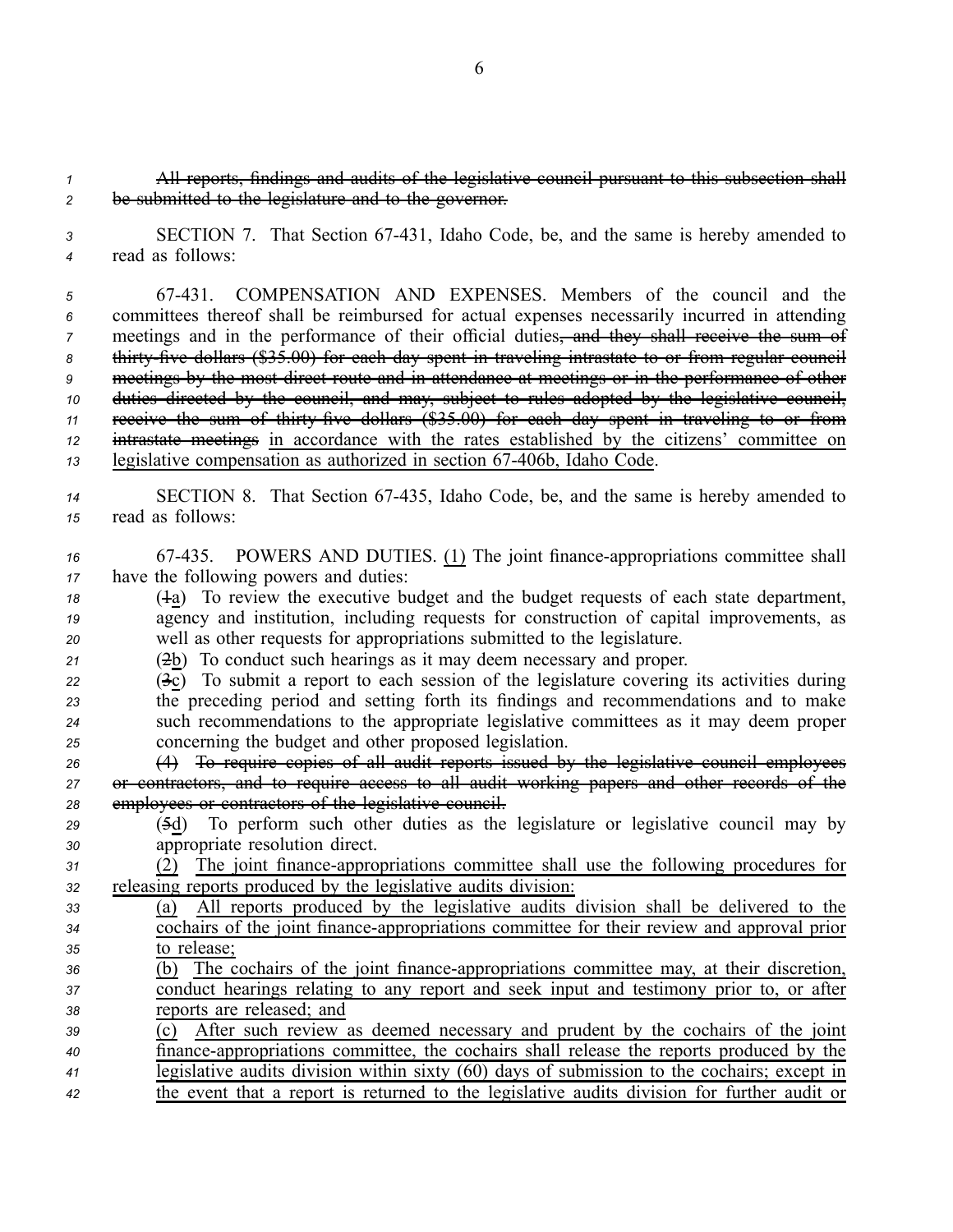*<sup>1</sup>* review, then the cochairs shall approve the release of reports within sixty (60) days after *<sup>2</sup>* the repor<sup>t</sup> is resubmitted to the cochairs.

*<sup>3</sup>* SECTION 9. That Section 67450B, Idaho Code, be, and the same is hereby amended to *<sup>4</sup>* read as follows:

 67450B. INDEPENDENT FINANCIAL AUDITS BY GOVERNMENTAL ENTITIES – FILING REQUIREMENTS. (1) The requirements set forth in this section are minimum audit requirements for all local governmental entities, and include, without limitation, all cities, counties, authorities and districts organized as separate legal and reporting entities under Idaho law, and include the councils, commissions and boards as appointed or elected and charged with fiscal managemen<sup>t</sup> responsibilities of the local governmental entity.

*<sup>11</sup>* Audits under these requirements are to be performed by independent auditors in *<sup>12</sup>* accordance with generally accepted governmental auditing standards, as defined by the United *<sup>13</sup>* States general accounting office. The auditor shall be employed on written contract.

*<sup>14</sup>* The entity's governing body shall be required to include in its annual budget all necessary *<sup>15</sup>* expenses for carrying out the provisions of this section.

*16* The entity shall file <del>two (2) copies</del> one (1) copy of each completed audit report with *17* the legislative eouncil services office within ten (10) days after receiving the audit from the 18 contracting independent auditor nine (9) months after the end of the audit period.

*<sup>19</sup>* (2) The minimum requirements for any audit performed under the provisions of this *<sup>20</sup>* section are:

*<sup>21</sup>* (a) The governing body of <sup>a</sup> local governmental entity whose annual budget expenditures *<sup>22</sup>* (from all sources) exceeds two hundred fifty thousand dollars (\$250,000) shall cause <sup>a</sup> full *<sup>23</sup>* and complete audit of its financial statements to be made each fiscal year.

- *<sup>24</sup>* (b) The governing body of <sup>a</sup> local governmental entity whose annual budget expenditures *<sup>25</sup>* (from all sources) exceeds one hundred thousand dollars (\$100,000), but does not exceed *<sup>26</sup>* two hundred fifty thousand dollars (\$250,000) may elect to have its financial statements *<sup>27</sup>* audited on <sup>a</sup> biennial basis and may continue biennial auditing cycles in subsequent years *<sup>28</sup>* as long as the entity's budget annual expenditures does not exceed two hundred fifty *<sup>29</sup>* thousand dollars (\$250,000) during either year of any biennial period. Biennial audits *<sup>30</sup>* shall include an audit of each fiscal year since the previous audit.
- *<sup>31</sup>* (c) The governing body of <sup>a</sup> local governmental entity whose annual budget (from *<sup>32</sup>* all sources) exceeds fifty thousand dollars (\$50,000), but does not exceed one hundred *<sup>33</sup>* thousand dollars (\$100,000) may elect to have its financial statements reviewed on <sup>a</sup> *<sup>34</sup>* biennial basis and may continue biennial review cycles in subsequent years as long as the *<sup>35</sup>* entity's annual budget does not exceed one hundred thousand dollars (\$100,000) during *<sup>36</sup>* either year of any biennial period. Biennial reports of review shall include <sup>a</sup> review of *<sup>37</sup>* each fiscal year since the previous review report.
- 38 (d) The governing body of a local governmental entity whose annual budget expenditures *<sup>39</sup>* (from all sources) does not exceed fifty one hundred thousand dollars (\$5100,000) has no *<sup>40</sup>* minimum audit requirements under this section.
- *<sup>41</sup>* (ed) Federal audit requirements applicable because of receipt expenditure of federal *<sup>42</sup>* assistance supersede the minimum audit requirements provided in this section.

*<sup>43</sup>* SECTION 10. That Section 67450C, Idaho Code, be, and the same is hereby amended *<sup>44</sup>* to read as follows: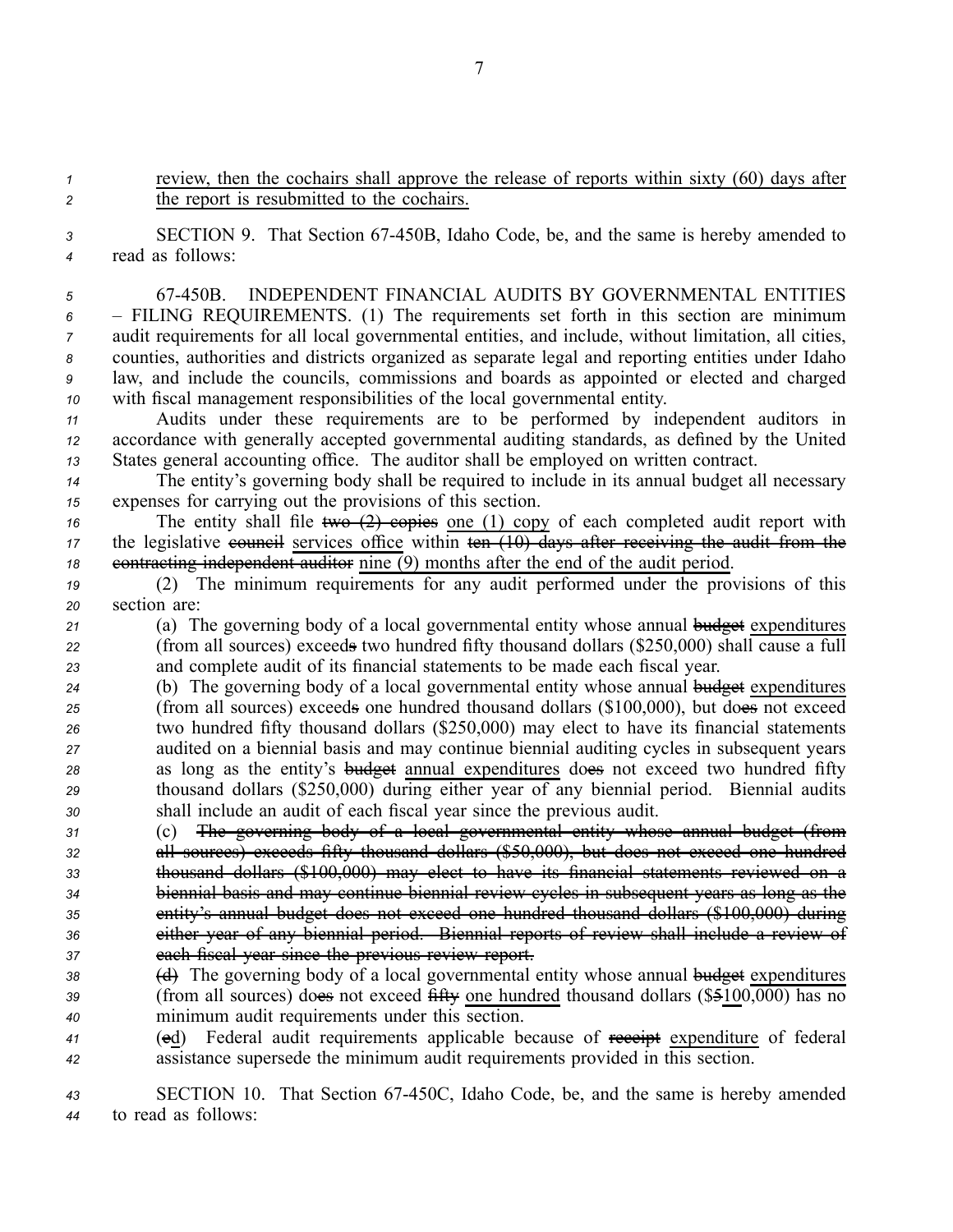67450C. INDEPENDENT FINANCIAL AUDITS OF AFFILIATED ORGANIZATIONS TO STATE GOVERNMENTAL AGENCIES OR ENTITIES – FILING REQUIREMENTS. (1) The requirements set forth in this section are minimum audit requirements for all affiliated organizations to state governmental entities, and include, without limitation, all state departments, commissions, institutions, colleges or universities, which are created pursuan<sup>t</sup> to statute or the constitution and which receive an appropriation from the legislature.

*<sup>8</sup>* As used in this section "affiliated organization" means an organization affiliated with an *<sup>9</sup>* agency or entity of state governmen<sup>t</sup> which meets all of the following criteria:

*<sup>10</sup>* (a) The organization has separate legal standing, where neither direct association through *<sup>11</sup>* appointment of <sup>a</sup> voting majority of the organization's body nor fiscal dependency exists.

 (b) The affiliation with <sup>a</sup> specific primary state governmen<sup>t</sup> agency or entity is set forth in the organization's articles of incorporation by reference to the name of the primary state governmen<sup>t</sup> agency or entity in describing the purposes for which the organization was established.

 (c) The affiliation with <sup>a</sup> specific primary state governmen<sup>t</sup> agency or entity is set forth in the organization's application to the internal revenue service for exemption for paymen<sup>t</sup> of federal income tax pursuan<sup>t</sup> to the internal revenue code by reference to the name of the primary governmen<sup>t</sup> in response to any of the questions contained in the exemption application and the organization has been granted that exemption.

*<sup>21</sup>* Audits under these requirements are to be performed by independent auditors in *<sup>22</sup>* accordance with generally accepted governmental auditing standards, as defined by the United *<sup>23</sup>* States general accounting office. The auditor shall be employed on written contract.

*<sup>24</sup>* The affiliated organization's governing body shall be required to include in its annual *<sup>25</sup>* budget all necessary expenses for carrying out the provisions of this section.

26 The affiliated organization shall file two (2) copies one (1) copy of each completed audit *27* report with the legislative **council** services office within  $\overline{\text{ten (10)}}$  days after receiving the audit *<sup>28</sup>* from the contracting independent auditor nine (9) months after the end of the audit period.

*<sup>29</sup>* (2) The minimum requirements for any audit performed under the provisions of this *<sup>30</sup>* section are:

*<sup>31</sup>* (a) The governing body of an affiliated organization whose annual budget expenditures *<sup>32</sup>* (from all sources) exceeds two hundred fifty thousand dollars (\$250,000) shall cause <sup>a</sup> full *<sup>33</sup>* and complete audit of its financial statements to be made each fiscal year.

 (b) The governing body of an affiliated organization whose annual budget expenditures (from all sources) exceeds one hundred thousand dollars (\$100,000), but does not exceed two hundred fifty thousand dollars (\$250,000) may elect to have its financial statements audited on <sup>a</sup> biennial basis and may continue biennial auditing cycles in subsequent years as long as the organization's budget annual expenditures does not exceed two hundred fifty thousand dollars (\$250,000) during either year of any biennial period. Biennial audits shall include an audit of each fiscal year since the previous audit.

 (c) The governing body of an affiliated organization whose annual budget expenditures (from all sources) exceeds fifty thousand dollars (\$50,000), but does not exceed one hundred thousand dollars (\$100,000) may elect to have its financial statements reviewed on <sup>a</sup> biennial basis and may continue biennial review cycles in subsequent years as long as the affiliated organization's annual budget does not exceed one hundred thousand dollars (\$100,000) during either year of any biennial period. Biennial reports of review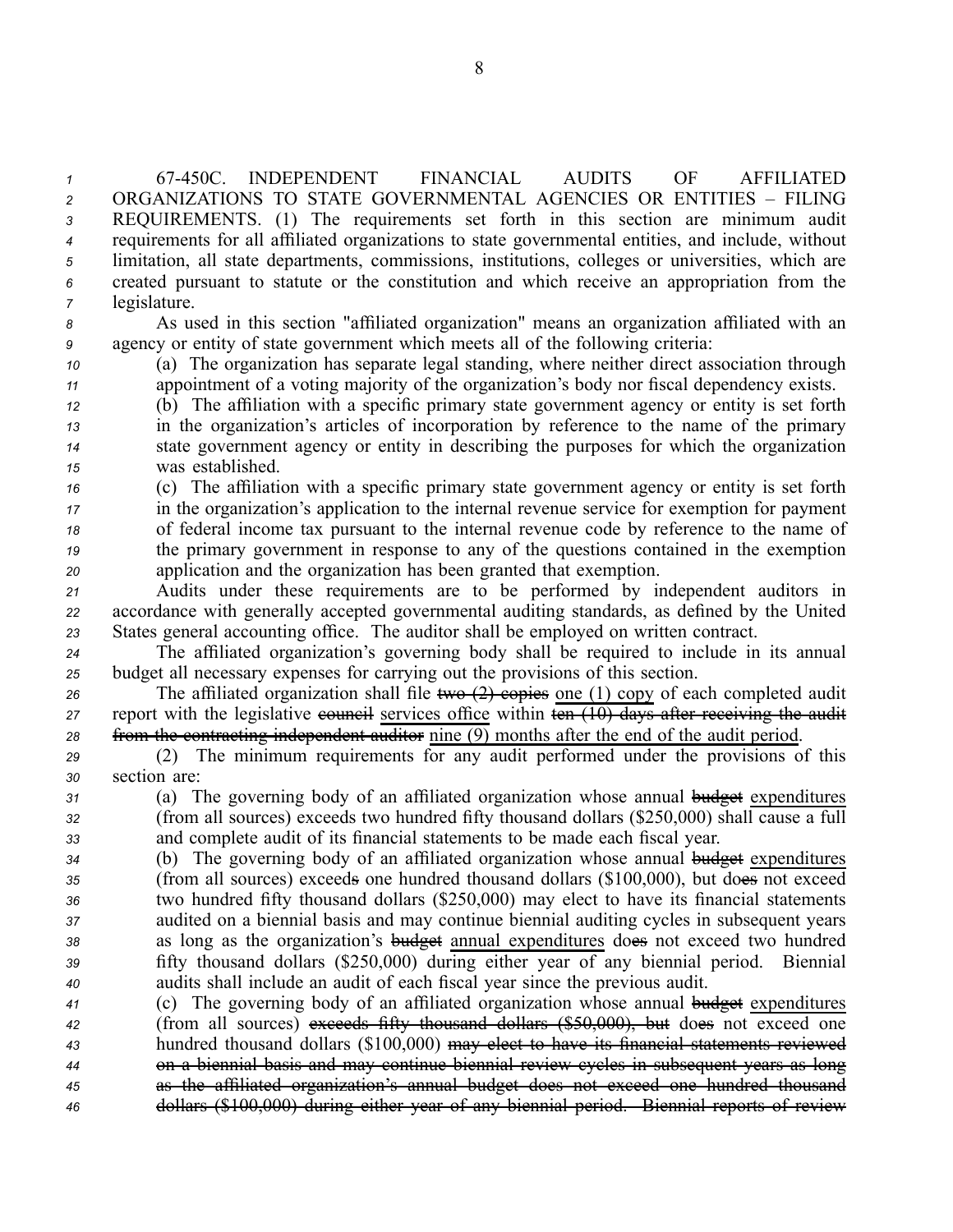- *<sup>3</sup>* (d) The governing body of an affiliated organization whose annual budget (from *<sup>4</sup>* all sources) does not exceed fifty thousand dollars (\$50,000) has no minimum audit *<sup>5</sup>* requirements under this section.
- *<sup>6</sup>* (ed) Federal audit requirements applicable because of receipt expenditure of federal *<sup>7</sup>* assistance supersede the minimum audit requirements provided in this section.

*<sup>8</sup>* SECTION 11. That Title 67, Idaho Code, be, and the same is hereby amended by the *<sup>9</sup>* addition thereto of <sup>a</sup> NEW CHAPTER, to be known and designated as Chapter 7, Title 67, *<sup>10</sup>* Idaho Code, and to read as follows:

## *<sup>11</sup>* CHAPTER 7

# *<sup>12</sup>* LEGISLATIVE SERVICES OFFICE

 67701. LEGISLATIVE SERVICES OFFICE. There is hereby created under the direction of the legislative council the legislative services office which shall carry out the professional and nonpartisan responsibilities defined in this chapter. The legislative council shall appoint <sup>a</sup> director of the legislative services office who shall serve at the pleasure of the council and who may employ such employees and engage the services of such persons and agencies as may be necessary or desirable in the performance of the legislative council's duties. Employees of the legislative services office are nonclassified, atwill employees and shall serve at the pleasure of the director.

*<sup>21</sup>* 67702. AUDIT FUNCTION OF LEGISLATIVE SERVICES OFFICE. (1) The *<sup>22</sup>* legislative services office at the direction of the legislative council has authority to:

*<sup>23</sup>* (a) Perform an annual audit of the statewide annual financial repor<sup>t</sup> prepared by the state *<sup>24</sup>* controller in accordance with generally accepted governmen<sup>t</sup> auditing standards.

*<sup>25</sup>* (b) Perform an annual audit of federal financial assistance provided to the state that *<sup>26</sup>* meets the requirements established by the federal government.

 (c) Perform <sup>a</sup> managemen<sup>t</sup> review of each executive department of state governmen<sup>t</sup> at least once in <sup>a</sup> three (3) year period. Management reviews shall cover the period since the last review and may include evaluation of internal controls over financial and program activities and other matters related to the department's operations.

*<sup>31</sup>* (d) Provide audit services to any unit of state governmen<sup>t</sup> or public institution that *<sup>32</sup>* requests services, if authorized by the legislative council.

- *<sup>33</sup>* (e) Report to the attorney general all facts which may indicate malfeasance, illegal *<sup>34</sup>* expenditure of public funds or misappropriation of public funds or public property *<sup>35</sup>* for such investigation or action, civil or criminal, as the attorney general may deem *<sup>36</sup>* necessary. The governor and state controller shall also be notified when the repor<sup>t</sup> *<sup>37</sup>* is made to the attorney general pursuan<sup>t</sup> to this subsection. The legislature shall be 38 informed through the regular audit process pursuant to section 67-429, Idaho Code.
- *<sup>39</sup>* (f) Be the official repository of all audit reports of the state and political subdivisions that *<sup>40</sup>* are required to be audited pursuan<sup>t</sup> to sections 67450B and 67450C, Idaho Code.
- *<sup>41</sup>* (2) The legislative council reserves the right to audit or examine any and every fund in *<sup>42</sup>* the state treasury and any institution, association, board or other defined entity created by, or *<sup>43</sup>* that receives an appropriation from, the legislature.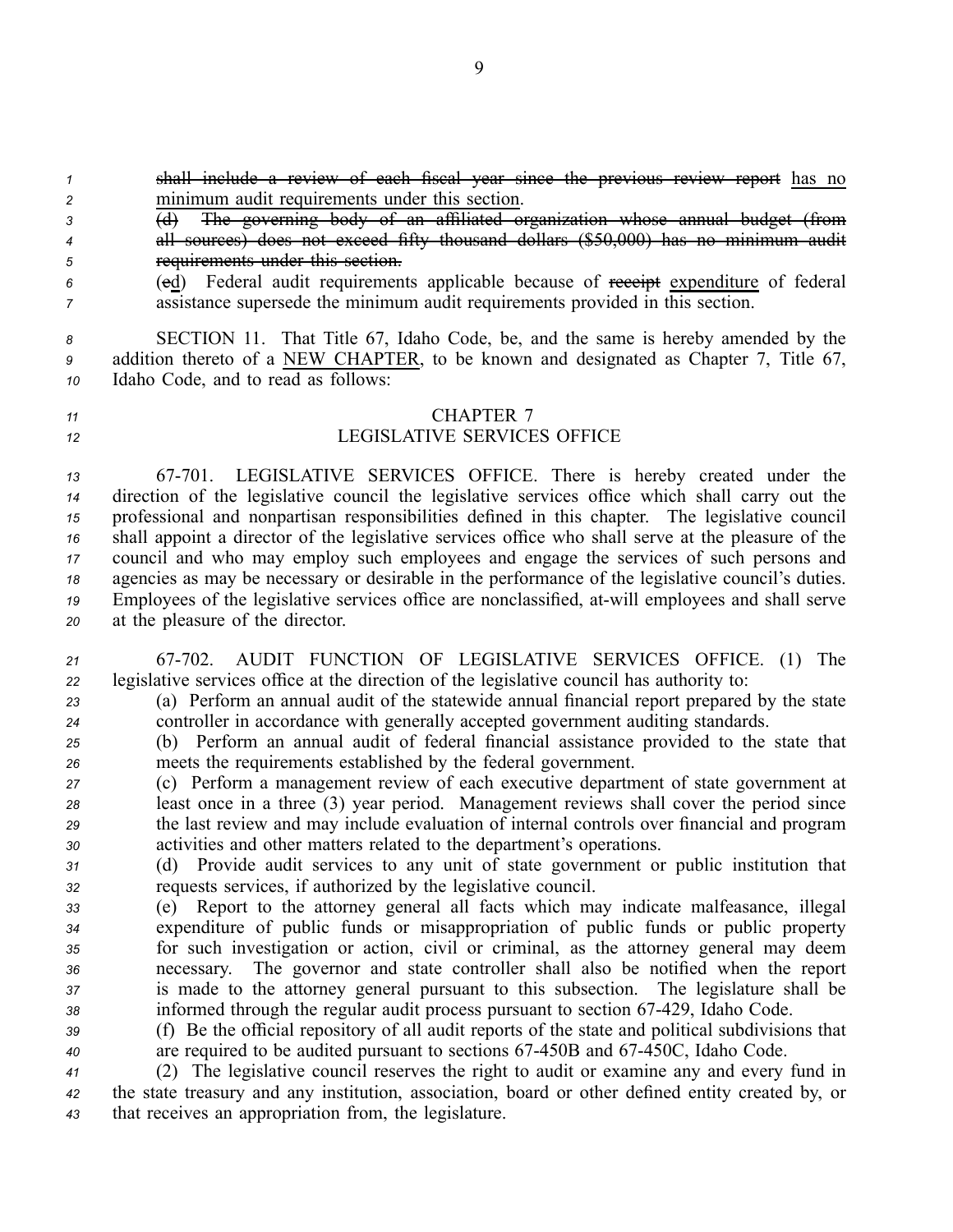*<sup>1</sup>* 67703. BUDGET AND POLICY ANALYSIS – FUNCTION OF LEGISLATIVE *<sup>2</sup>* SERVICES OFFICE. The legislative services office at the direction of the legislative council *<sup>3</sup>* has authority to:

*<sup>4</sup>* (1) Provide the legislature with research and analysis of current and projected state *<sup>5</sup>* revenue, state expenditure and state tax expenditures;

- *<sup>6</sup>* (2) Provide the legislature with <sup>a</sup> repor<sup>t</sup> analyzing the governor's proposed levels of *<sup>7</sup>* revenue and expenditures for budgets and supplemental budget requests submitted to the *<sup>8</sup>* legislature;
- *<sup>9</sup>* (3) Provide an analysis of the impact of the governor's proposed revenue and expenditure *<sup>10</sup>* plans for the next fiscal year;

*<sup>11</sup>* (4) Review and evaluate requests for appropriations, including proposed plans and *12* policies related to such requests, and make recommendations to the joint finance-appropriations *<sup>13</sup>* committee and the legislature in relation thereto;

*<sup>14</sup>* (5) Prepare draft legislation, statements of purpose and fiscal notes that individually or *<sup>15</sup>* collectively represen<sup>t</sup> motions affirmatively voted upon by the senate finance and house of *<sup>16</sup>* representatives appropriations committees to provide each state agency with an annual budget;

*<sup>17</sup>* (6) Have access, with or without prior notice, during regular operating hours to any *<sup>18</sup>* records or other documents maintained by any state agency relating to their expenditures, *<sup>19</sup>* revenues, operations and structure;

*<sup>20</sup>* (7) Conduct research on matters of economic and fiscal policy and repor<sup>t</sup> to the *<sup>21</sup>* legislature on the result of the research;

*<sup>22</sup>* (8) Provide economic reports and studies on the state of the state's economy, including *<sup>23</sup>* trends and forecasts for consideration by the legislature;

*<sup>24</sup>* (9) Conduct budget and tax studies and provide general fiscal and budgetary information;

*<sup>25</sup>* (10) Review and make recommendations on the operation of state programs in order to *<sup>26</sup>* appraise the implementation of state laws regarding the expenditure of funds and to recommend *<sup>27</sup>* means of improving their efficiency;

*<sup>28</sup>* (11) Recommend to the legislature changes in the mix of revenue sources for programs, *<sup>29</sup>* in the percentage of state expenditures devoted to major programs, and in the role of the *<sup>30</sup>* legislature in overseeing state governmen<sup>t</sup> expenditures and revenue projections;

 (12) Make <sup>a</sup> continuing study and investigation of the building needs of the governmen<sup>t</sup> of the state of Idaho, including, but not limited to, the following: the current and future requirements of new buildings, the maintenance of existing buildings, rehabilitating and remodeling of old buildings, the planning of administrative offices, and exploring the methods of financing buildings and related costs;

 (13) Conduct studies of state and local finances, analyzing and making recommendations to the legislature on issues including levels of state suppor<sup>t</sup> for political subdivisions, basic levels of local need, balances of local revenues and options, relationship of local taxes to individuals' abilities to pay and financial reporting by political subdivisions; and

*<sup>40</sup>* (14) Develop and make available to the legislature and its standing or special legislative *<sup>41</sup>* committees such fiscal information as will assist the legislature or any legislative committee in *<sup>42</sup>* its deliberations.

*43* 67704. RESEARCH AND LEGISLATION – FUNCTION OF LEGISLATIVE *<sup>44</sup>* SERVICES OFFICE. (1) The legislative services office at the direction of the legislative *<sup>45</sup>* council shall have authority to prepare or assist in the preparation or amendment of legislative